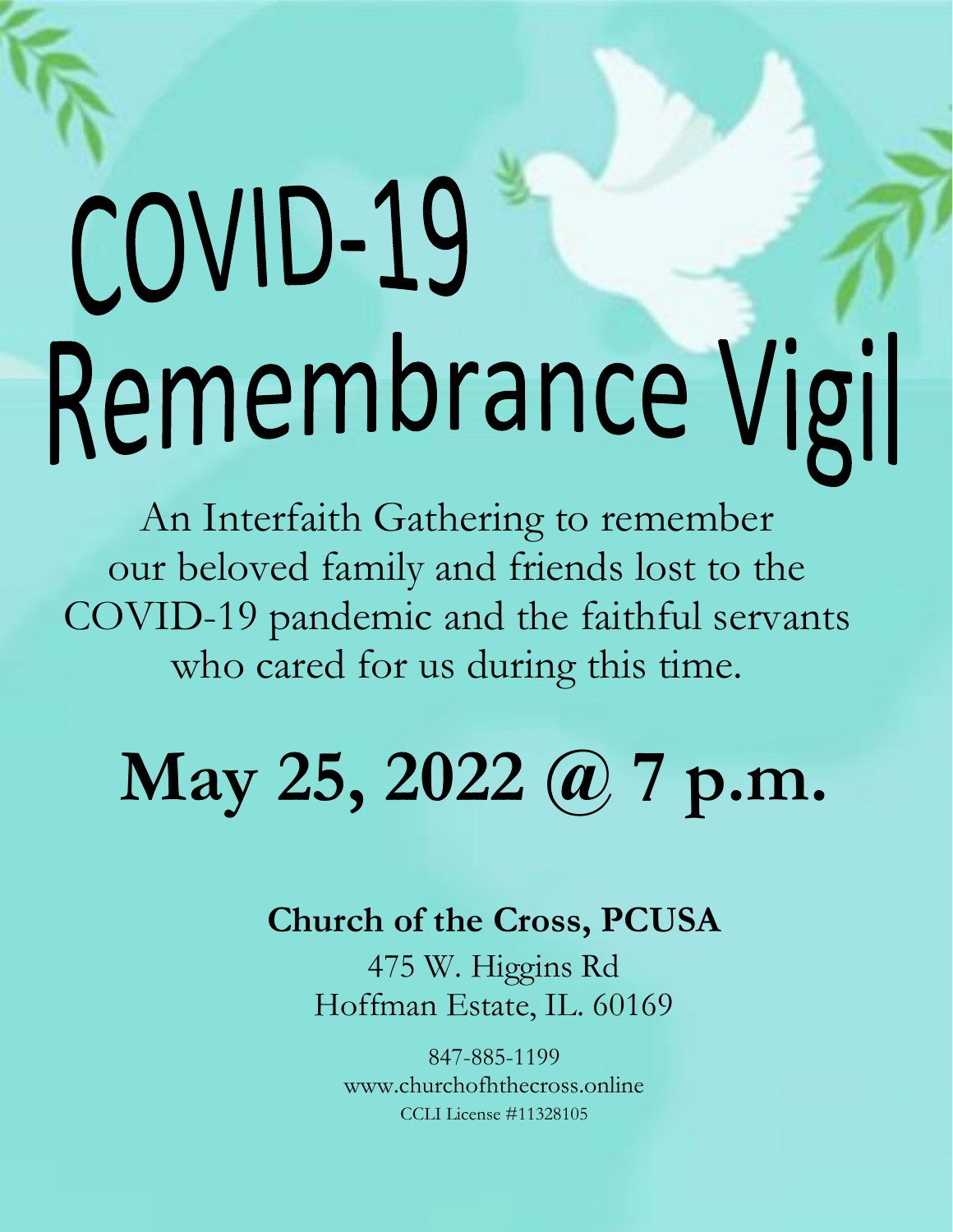#### **Welcome Rev. Julie Peterson**



#### **Proclamation ~ Hoffman Estates Mayor William McLeod presented by Alderman Michael Gaeta**

#### **Greetings from Hoffman Estates Police Department ~ Chief Kasia Cawley**

#### **Prayer** Litany of Gratitude for Those who Serve **Rev.** Freddie Rogers, Jr.

Holy One, you are the One who reminds, *"Do not fear, for I am with you; I am your God.*" (Isa 41:10) This evening we pray to you with thanksgiving for all who have served us during this pandemic. Strengthen, help, and uphold them in their daily work.

#### **Holy One, bless their dedication to serve.**

We pray this day for our police and fire departments and all first responders. **Holy One, hear our prayer.**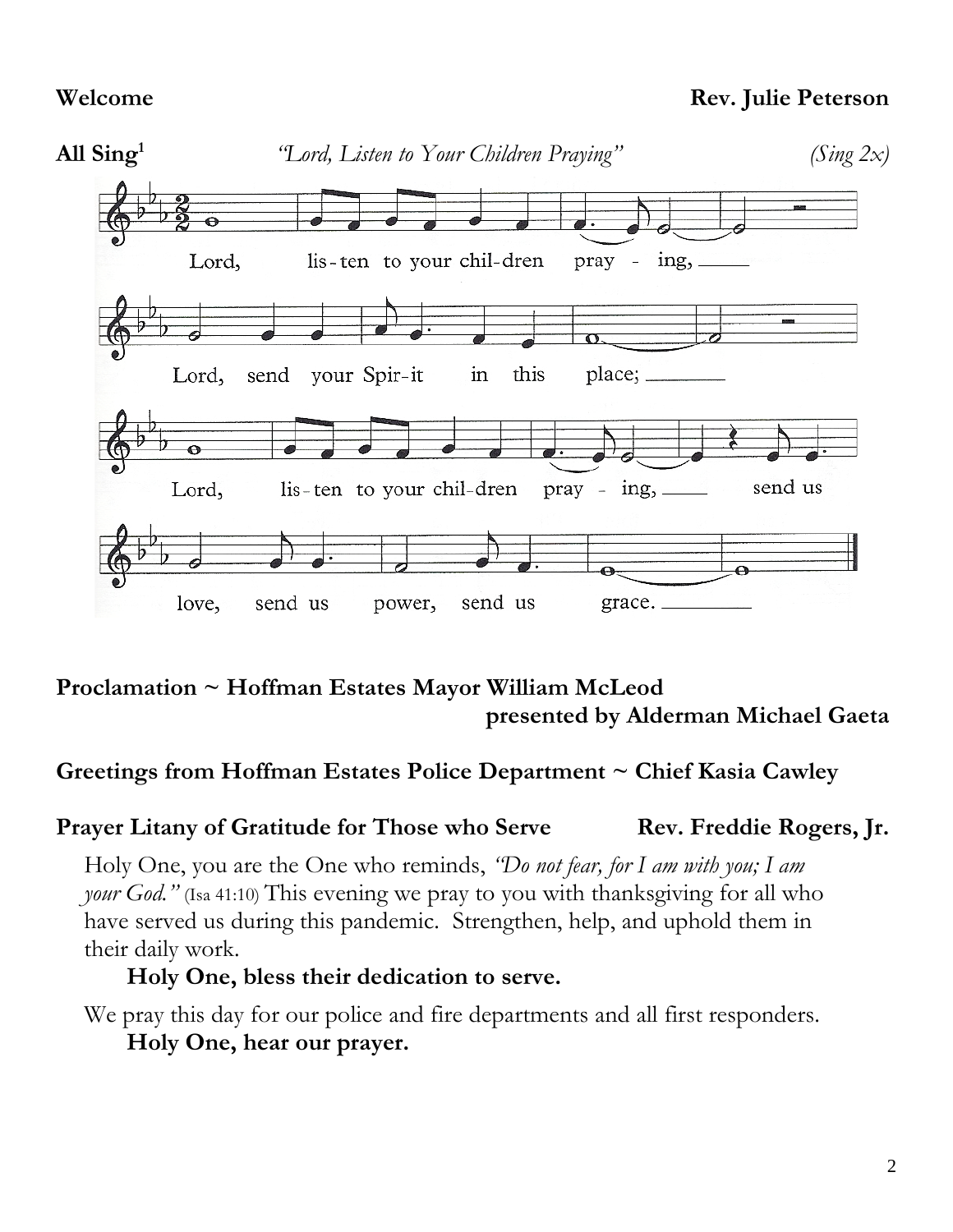Holy God who calls all humanity to serve, you called police officers and firefighters, dispatchers and paramedics and other first responders to their professions to protect and to save. You gifted them so they might bring their best training and experience to bear. Receive the anxiety they feel as they sense and respond to the heightened anxiety in our communities.

#### **Holy One, bless their dedication to serve.**

Holy God of comfort, God of all mercy, you promised to be near to the brokenhearted, and to save the crushed in spirit. Be with your people in their distress and protect those who respond to their calls for help. Guide, uphold, and assist police officers and first responders as they strive to keep citizens safe and healthy. Gift them with the wisdom of your insight and clarity.

#### **Holy One, bless their dedication to serve.**

Encourage the families of our police officers and firefighters, dispatchers and paramedics and other first responders as they support them in their call, knowing that through their loved ones, lives are protected, justice is sought, and helpings hands extend compassion to those who face tragedy and fearsome situations.

#### **Holy One, bless their dedication to serve.**

We pray this day for our health care professionals.

#### **Holy One, hear our prayer.**

Holy One, you have cared for the well-being of your people since the beginning of time. Your healing teaches us your compassion for our frailty. Thus, we pray this day for the faithful health care servants who willingly jeopardize their own, and their families' health and safety to confront sickness and disease.

#### **Holy One, bless their dedication to serve.**

Holy One, abide in and with all engaged in the healing sciences and arts. Bless them as they labor for you in stressful, anxious, and sometimes threatening settings. Keep them close in your loving embrace and provide your health care servants rest during wearisome hours of constant demand.

#### **Holy One, bless their dedication to serve.**

Encourage the families of health care workers as they support them in their call, knowing that through their loved ones, lives are saved, and your tenderness is known.

#### **Holy One, bless their dedication to serve.**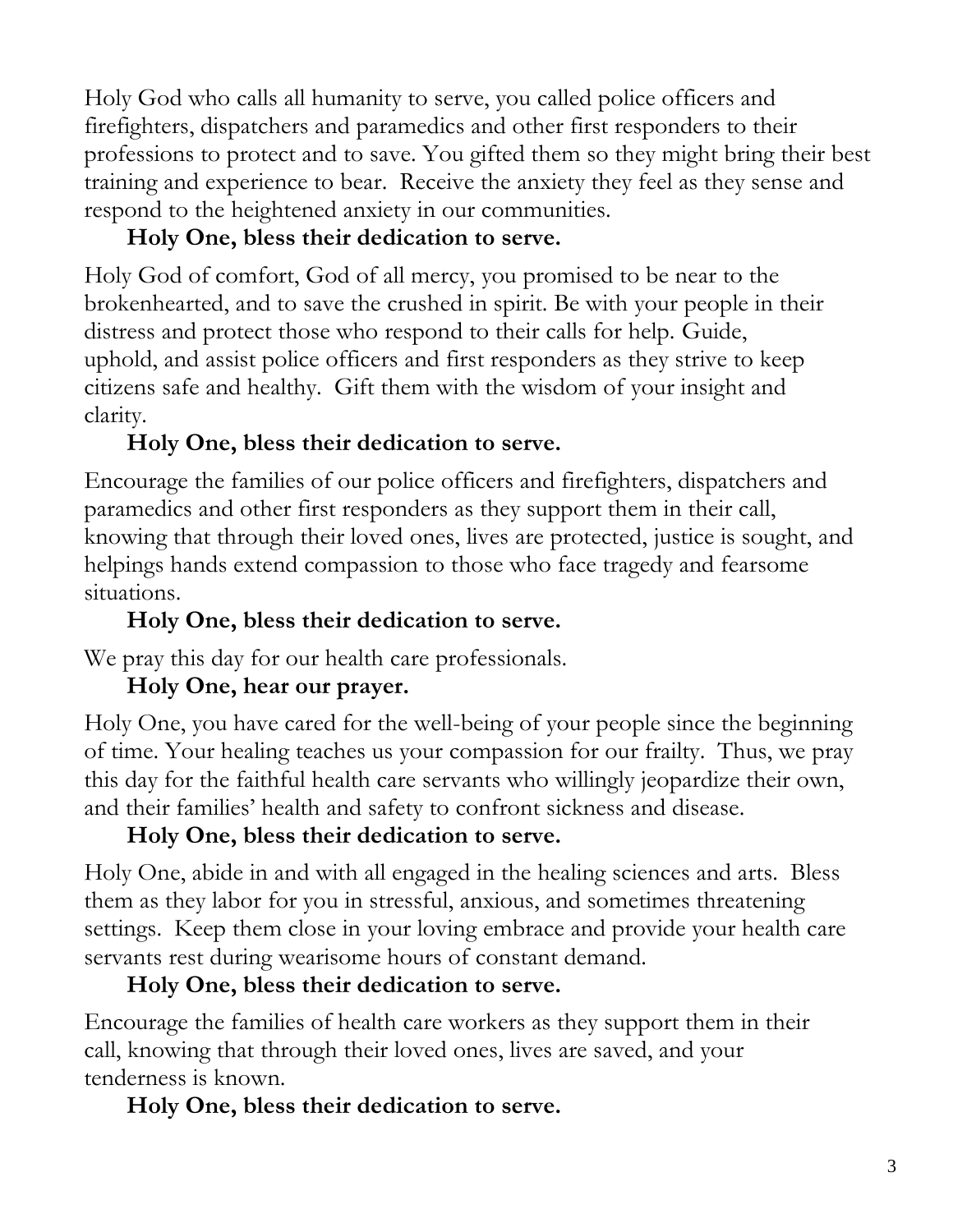We pray this day for all front-line workers.

#### **Holy One, hear our prayer.**

Holy One, we ask you to bless all front-line workers who dedicated themselves to stocking shelves and selecting our purchases and delivered them to our homes. Bless those who kept our world moving by providing transportation to and from our work or doctor visits or other essential activities, whether on busses or trains or taxis or ride share drivers and so many others. They, too, risked their health in their service to us, as they ensured we were able to get where we needed to go.

#### **Holy One, bless their dedication to serve.**

Holy One, bless those behind-the-scenes people, who are too many to mention, for they ensured our communities were able to function—truck drivers, mechanics, public department personnel, public workers, schoolteachers. There are so many who transitioned to online technology to continue their work, their teaching, their service in so many ways.

#### **Holy One, bless their dedication to serve.**

Encourage the families of all these front-line workers for without them, life would have changed even more radically than it did.

#### **Holy One, bless their dedication to serve.**

Holy One, bless those you have called to be your hands and feet in the professions of protection and healing and serving the world. We are grateful for their gifts, their service, and their sacrifice. In gratitude, as a community, we now turn to these faithful servants gathered here, along those who could not be here tonight, to say…

#### **Thank you for your sacrifices.**

#### **Thank you for the countless hours you've spent serving others.**

**Thank you for being flexible.**

**Thank you for your understanding.**

**Thank you for your strength.**

**Thank you for your courage.**

**Thank you for your selflessness.**

**From the bottom of our hearts to everyone in these professions who have contributed to caring for our community – THANK YOU. Amen.**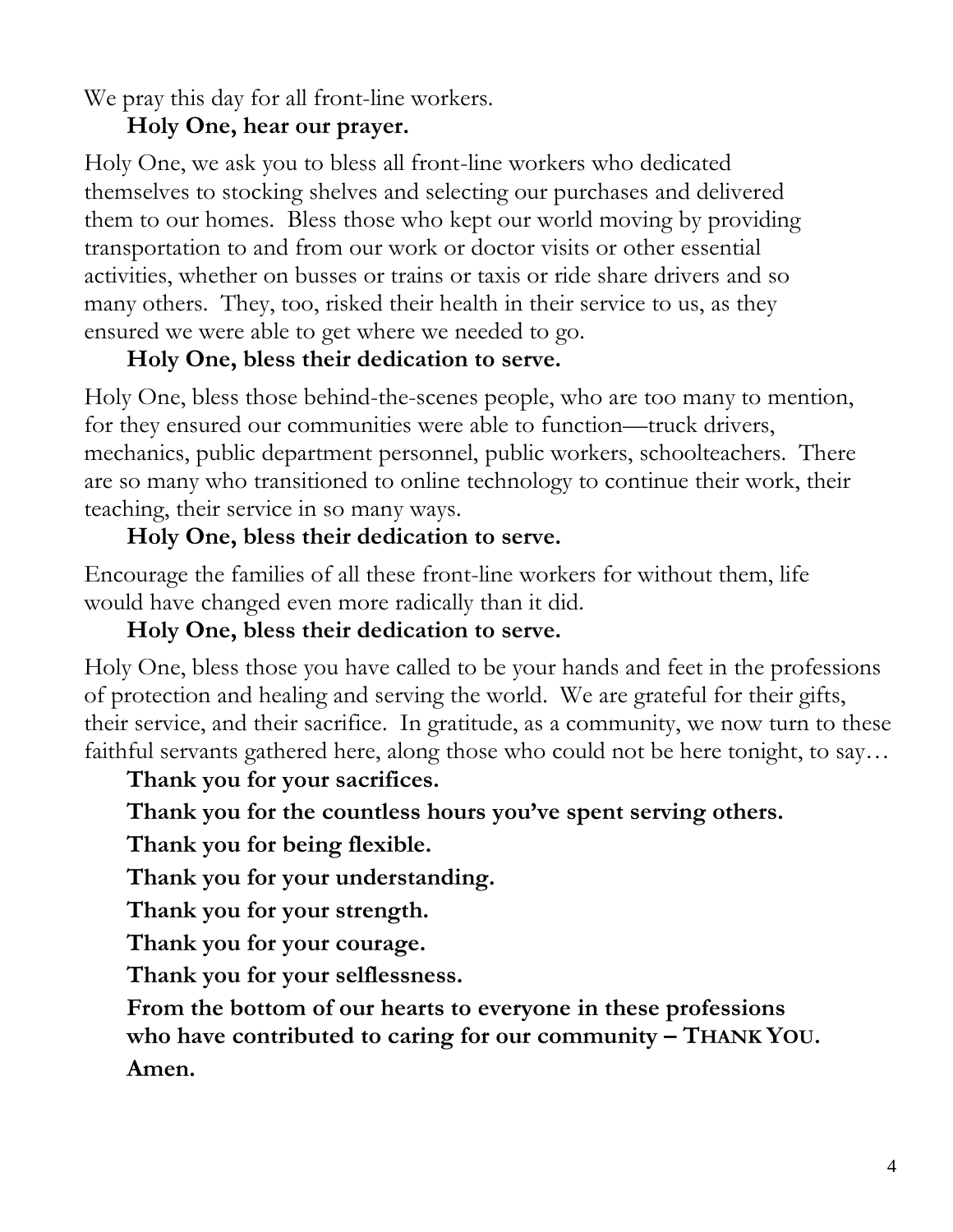

**Greetings from the Presbytery of Chicago** 

**Rev. Kenneth Hockenberry, Stated Clerk**

#### **Psalm 23 Cantorial Leader Ilana Axel and Terrie O'Day Beth Tikvah Congregation**

**Remembering Meditation Rev. Julie Peterson Choral Anthem**<sup>4</sup> *"Shalom"* by Dan Forrest **Director~Marie Rutter Pianist~Dr. Robert Kania Violinist~Mai El Moughayar**

**Prayer for the Grieving Rev.** Julie Peterson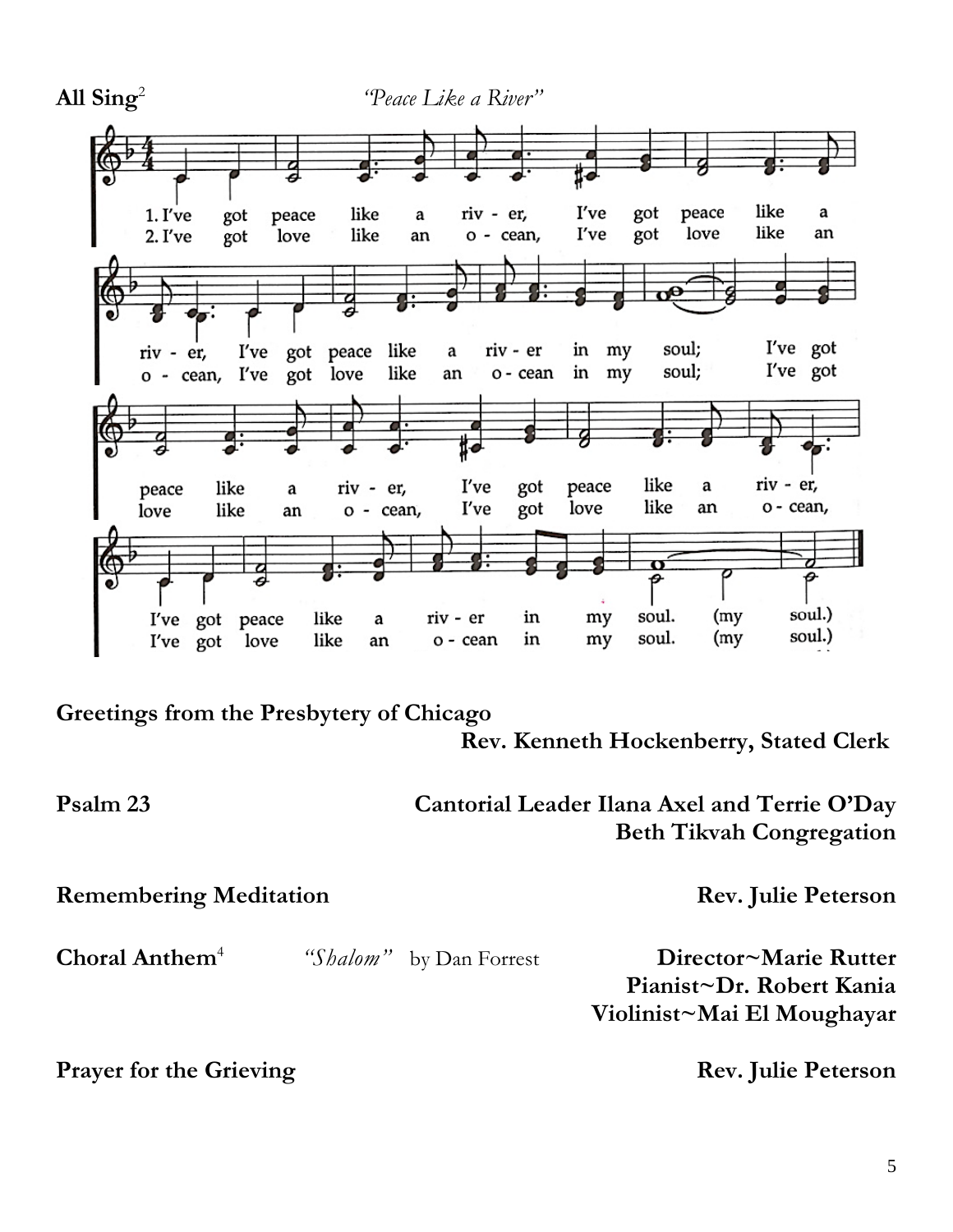#### **We Remember Them**<sup>3</sup> *by Sylvan Kamens & Rabbi Jack Riemer* **Stewart Truelsen**

At the rising sun and at its going down; **We remember them** At the blowing of the wind and in the chill of winter; **We remember them** At the opening of the buds and in the rebirth of spring; **We remember them.** At the blueness of the skies and in the warmth of summer; **We remember them.** At the rustling of the leaves and in the beauty of the autumn; **We remember them.** At the beginning of the year and when it ends; **We remember them.** As long as we live, they too will live, for they are now a part of us as;

**We remember them.**

When we are weary and in need of strength; **We remember them.** When we are lost and sick at heart; **We remember them.** When we have decisions that are difficult to make; **We remember them.** When we have joy we crave to share; **We remember them.** When we have achievements that are based on theirs; **We remember them.** For as long as we live, they too will live, for they are now a part of us as,

**We remember them.**

#### **Let No Soul Be Forgotten: Vigil Prayer**<sup>6</sup>

*by Rabbi Annie Lewis (adapted)* **Rabbi Steven Peskind, Chaplain**



Please continuing singing *Dona Nobis Pacem*, as we gather outside around the tree, **or** if the weather is bad, as we prepare to light candles inside for our loved ones.

As the name of each beloved one lost to COVID is lifted up, let us all say…

#### **Let no soul be forgotten.**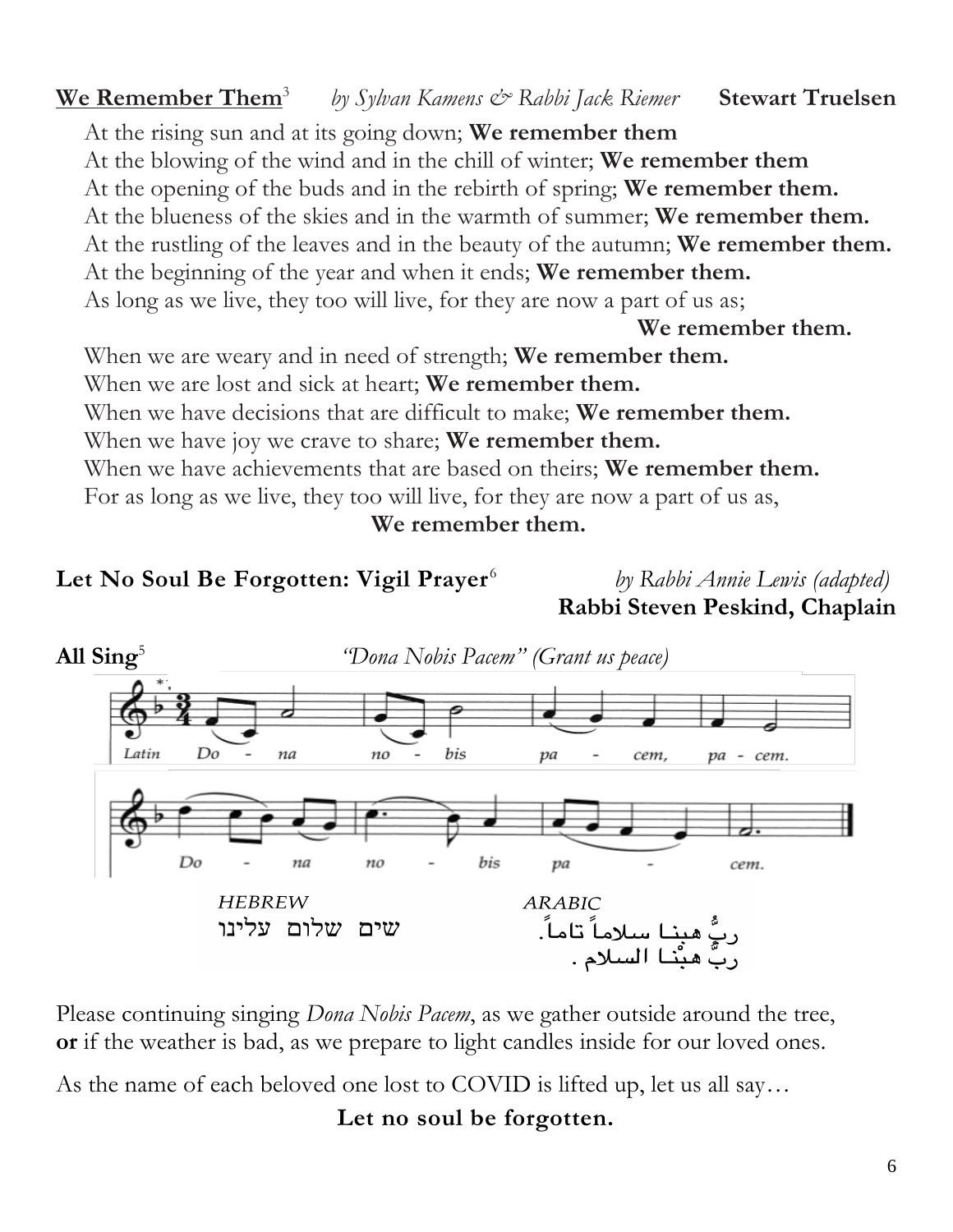#### Peace Mural:

Leslie Michaels, Muralist, Art Teacher, Chicago Metro Area

#### Participant Leaders:

Cantorial Leader Ilana Axel, Beth Tikvah Congregation, Hoffman Estates Chief Kasia Cawley, Village of Hoffman Estates Police Department Michael Gaeta, Alderman, Village of Hoffman Estates Rev. Kenneth Hockenberry, Stated Clerk, Presbytery of Chicago Terrie O'Day, Member, Beth Tikvah Congregation, Hoffman Estates Rabbi Steven Peskind, Chaplain, St Alexius Medical Center, Hoffman Estates Rev. Julie Peterson, Pastor, Church of the Cross Rev. Freddie Rogers, Jr, Pastor, Destiny Church, Hoffman Estates Stewart Truelsen, Elder, Church of the Cross, Hoffman Estates

#### Musicians:

Community Choir members from: Beth Tikvah Congregation, Church of the Cross and family members, Festival Chorus of Harper College

Dr. Robert Kania, Pianist/Organist, Church of the Cross and Music Chair at Judson University, Elgin,

Mai El Moughayar, Violinist, Friend of Church of the Cross, Hoffman Estates Music Director Marie Rutter, Church of the Cross, Hoffman Estates

#### Flowers:

Fabbrini's Flowers, 18 Golf Center, Hoffman Estates

#### References:

 $1$ Glory to God,  $\odot$  2013 Westminster John Knox Press, Louisville KY, pg 469 <sup>2</sup>The Celebration Hymnal: Song and Hymns for Worship, © 1997 Word Music/Integrity Music, pg750 <sup>3</sup>https://www.shiva.com/learning-center/resources/poems-of-comfort/ <sup>4</sup>Shalom by Dan Forrest, Beckenhorst Press, Inc, Columbus, OH <sup>5</sup>Glory to God, © 2013 Westminster John Knox Press, Louisville KY, pg 752 6https://www.ritualwell.org/ritual/let-no-soul-be-forgotten-vigil-prayer-marking-two-yearscovid. *(adapted to use updated numbers for our location)*